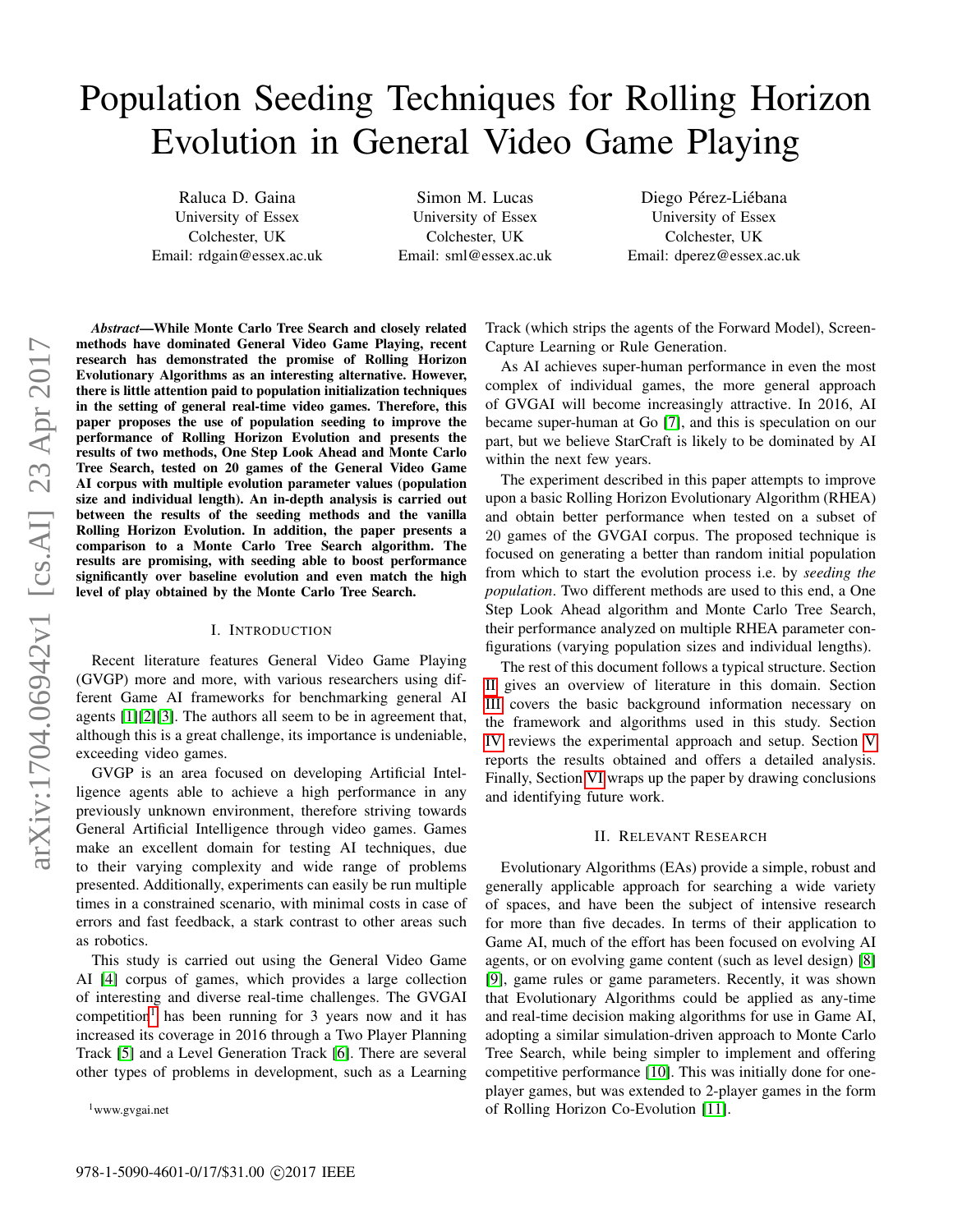Various enhancements of EAs have been considered, including hybridization. One example is the usage of evolution integrated into the Monte Carlo Tree Search simulation step [\[12\]](#page-6-8) or in the roll-out phase to evolve a better policy [\[13\]](#page-6-9). Recently, work has moved to incorporate tree structures or Upper Confidence Bounds (UCB) into the evolution instead for a guided and more informed process [\[14\]](#page-6-10).

One thing that all Evolutionary Algorithms have in common, regardless of any additional features or the actual evolutionary techniques used, is the initialization of the population. There have been several attempts at exploring this particular improvement. Kazimipour et al. [\[15\]](#page-6-11) review all the various methods present in literature and categorize them according to various factors: randomness, compositionality and generality. They identified several techniques which would work in a general environment; however, they suggest that these methods are computationally expensive, therefore not translating well to real time games, for example, which is the domain this paper focuses on.

In addition, Kim et al. [\[16\]](#page-6-12) analyze the effects of initializing an EA population using an optimal solution determined by a Temporal Difference Learning algorithm in the game Othello. This addition appears to lead to a significant improvement in performance and future work in the area is encouraged.

The issue with initializing the population with pseudorandom numbers is raised by Maaranen et al. [\[17\]](#page-6-13), who instead propose a quasi-random sequence method meant to obtain more evenly distributed points in a multi-individual population, in order to better explore the search space. This technique is applied to a genetic algorithm and it is tested on 52 global optimization problems. Their results are promising, suggesting a higher level of performance over the traditional initialization method.

When it comes to General Video Game Playing, Monte Carlo Tree Search (MCTS) methods have dominated so far and their variations have been explored in various works, as depicted in a survey by Browne et al. [\[18\]](#page-6-14). In the General Video Game AI competition, Open-Loop MCTS emerged as the most powerful method out of the sample controllers provided, standing at the base of multiple participant algorithms and even the winner of the first edition of the competition (ran in 2014), Adrien Couëtoux [\[4\]](#page-6-0).

However, the Arcade Learning Environment (ALE) [\[19\]](#page-6-15), still in use by companies such as Google DeepMind [\[20\]](#page-6-16), was one of the first frameworks to allow testing of general agents on video games, presenting the agents with the game through screen capture and requiring an in-game action at every step. Unlike GVGAI, there are limitations to ALE games definition. While the performance achieved by Mnih et al [\[20\]](#page-6-16) using Deep Q-Networks (DQN) applied to the ALE environment was impressive, their main goal was to show what could be achieved just be learning to act given the screen capture of the game and a reward function, a process that involves a lengthy training period.

Our interest in the current paper is in methods which can exploit the Forward Model (FM) of the game to achieve intelligent behaviour instantly. Rolling Horizon Evolutionary Algorithms (RHEA) show great promise in this respect. The Forward Model is a game simulator which can be used to rapidly test the consequences of taking a series of actions, given the current game state. As mentioned above, Perez et al. [\[10\]](#page-6-6) tested RHEA techniques on the Physical Salesman Traveling Problem and their results were competitive with MCTS, encouraging research in the area.

## III. BACKGROUND

## <span id="page-1-0"></span>*A. General Video Game AI*

GVGAI aims to provide a framework for benchmarking general Artificial Intelligent agents. It currently offers 140 games in total, 100 of which are single player and 40 twoplayer, some of which stochastic and all real-time. The study in this paper is focused on the single player framework. The games are played by the agents in black box mode, without any knowledge of the rules (e.g. different scoring systems, conditions for ending the game or types of objects in the game - NPCs, portals, resources), but being able to query the current game state for information on game objects.

In addition, future possible states may be simulated using a Forward Model (FM), which requires an action the agent would wish to perform and returns the game state resulting from that action. However, it is worth noting that any states returned by the FM may not be an accurate representation of the real game due to stochasticity.

The agents have only 40ms to make decisions regarding which action to play in the next game tick, except for the initialization step at the start of a game, where they receive  $1s$ thinking time. A legal action must be provided at the end of the allocated budget, which may vary in the games between movement or special actions (such as shooting).

#### *B. Evolutionary Algorithms*

The algorithms used in this study are based on the Rolling Horizon Evolutionary Algorithm (RHEA) [\[10\]](#page-6-6), which encode individuals as sequences of actions. The term "Rolling Horizon" refers to the fact that the first action of the plan evolved is executed in one game step, then the plan is reevaluated and adjusted, looking one step further into the future, thus slowly expanding the "horizon". Each individual in the EA is evaluated in a similar manner: the actions are simulated with the use of a Forward Model (FM) following the sequence; the value associated with the state reached at the end (approximated by a heuristic function) is used as the fitness value of the individual.

RHEA's evolution process consists of several iterations (dictated by a fixed number, or a time or memory budget, for example) beginning with population initialization. Subsequently, mutation, tournaments, crossover and other evolutionary methods are used to change individuals and produce new ones. The offspring are evaluated through the steps described above and assigned a fitness value, which leads to the decision of keeping or discarding it in order to move to the next generation with the best individuals found so far. At the end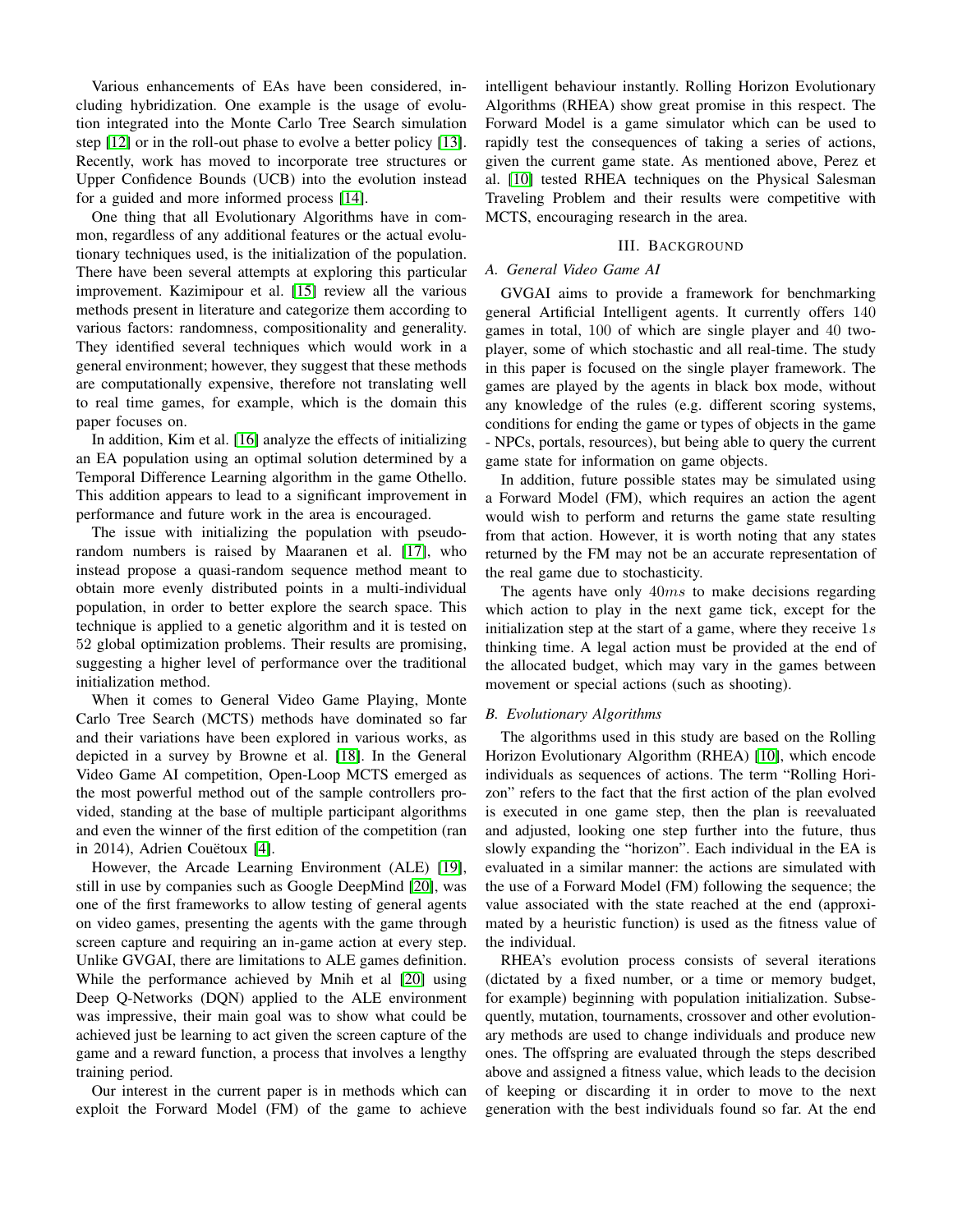of the process, the algorithm returns the first gene of the best individual in the final population as the action to be played in the game. The evolution is then repeated in the next game tick in the new game state received.

## <span id="page-2-2"></span>*C. Monte Carlo Tree Search*

Monte Carlo Tree Search (MCTS) is a search-based technique which consists of four steps, iterated over repeatedly until a pre-defined budget is reached (a number of iterations, memory or time, for example). The action returned at the end of the process is the child of the root node considered the best by a recommendation policy (e.g. the most visited child).

In the first step in the process, MCTS selects a non-terminal and not yet fully expanded leaf of the tree via a tree policy. Secondly, a child of the selected node is added to the tree. Thirdly, it simulates ahead, using the new child as the root of a Monte Carlo simulation, with the help of the FM provided by the system. And finally, a heuristic is used to evaluate the state reached at the end of the simulation step and all of the parents of the selected node, up to the root of the tree, are updated with this value.

The algorithm used in this paper implements an Open Loop variant of this technique, concretely the sample controller from the GVGAI competition. Open Loop means that only statistics and not the actual game states are stored in the nodes of the tree, the FM being used when traversing the tree to simulate the game states. More details of Monte Carlo Tree Search, together with its variations and applications can be found in [\[18\]](#page-6-14).

## IV. APPROACH AND EXPERIMENTAL SETUP

<span id="page-2-0"></span>The aim of this paper is to explore whether initializing the population of an Evolutionary Algorithm with individuals better than random produces an improvement in performance when applied to General Video Game Playing.

This hypothesis was tested by using 2 different initialization techniques to design variants of the vanilla RHEA, the baseline algorithm in this study, A-Vanilla. Algorithm B-1SLA-S is a seeding variant which employs a One Step Look Ahead technique to select a better starting point in the search space. Algorithm C-MCTS-S uses Monte Carlo Tree Search to seed the RHEA for better analysis of the search space. A fourth algorithm's performance was compared against the RHEA variants, an Open Loop Monte Carlo Tree Search (algorithm D-MCTS), in the simple implementation of the GVGAI competition sample controller.

The effect of the initialization techniques was tested on different configurations of the RHEA algorithm, with population sizes  $(P)$  and individual lengths  $(L)$  in the subsequent ranges:  $P = \{1, 2, 5, 10, 15, 20\}, L = \{6, 8, 10, 14, 16, 20\},$  following the diagonal of the matrix these values would form. In the case of algorithm D-MCTS, its roll-out depth was kept the same as RHEA individual length in order to make the approaches comparable. The largest value tested was 20 due to the fact that, by allowing half of the budget for MCTS computation in algorithm C-MCTS-S, higher values for population size and

<span id="page-2-1"></span>TABLE I NAMES, INDEXES AND TYPES OF THE 20 GAMES FROM THE SUBSET SELECTED. LEGEND: S - STOCHASTIC, D - DETERMINISTIC.

| Idx             | Name                   | <b>Type</b> | Idx | <b>Name</b>        | <b>Type</b>    |
|-----------------|------------------------|-------------|-----|--------------------|----------------|
| 0               | Aliens                 | S           | 4   | <b>Bait</b>        | D              |
| 13              | <b>Butterflies</b>     | S           | 15  | Camel Race         | D              |
| 18              | Chase                  | D           | 22  | Chopper            | S              |
| $\overline{25}$ | Crossfire              | S           | 29  | Dig Dug            | $\overline{S}$ |
| 36              | Escape                 | D           | 46  | Hungry Birds       | D              |
| 49              | Infection              | S           | 50  | Intersection       | S              |
| 58              | Lemmings               | D           | 60  | Missile Command    | D              |
| 61              | Modality               | D           | 67  | Plaque Attack      | D              |
| 75              | Roguelike              | S           | 77  | Sea Ouest          | S              |
| 84              | <b>Survive Zombies</b> | S           | 91  | Wait for Breakfast |                |

individual length would result in the algorithm not being able to evaluate even 1 whole population in the initialization step.

### *A. Games*

All of the algorithms were tested on the same subset of 20 single-player games of the current GVGAI corpus. As the aim was to observe performance in different game types, two classifications were used in order to determine a set of games fit for this experiment. Mark Nelson presented a large scale analysis of a basic Monte Carlo Tree Search algorithm in 62 games, which were sorted based on the performance of this algorithm [\[21\]](#page-6-17). Bontrager et al. used clustering techniques on 49 GVGAI games [\[22\]](#page-6-18) based on various features to obtain rough groups of similar games. The 20 games selected for this experiment were uniformly sampled from both works for a balanced set of 10 stochastic and 10 deterministic games (see Table [I](#page-2-1) for indices, names and types of these games, as used in the rest of this paper).

In order to account for the stochastic aspect of the algorithms used in this study, as well as half of the games included in the set, each algorithm was run 100 times on each game (20 times on each of the 5 levels available). The budget offered for decision-making in each game tick was 900 FM calls, which is the average number of FM calls that A-Vanilla achieves in the 40ms of computational time in the complete 100 games in the GVGAI-1P corpus. The choice of using FM calls instead of CPU time was made in order to ensure that variations on the machine used for running the experiments would not impact the results, together with the fact that simulating the game ticks is the most expensive part of each algorithm under test.

## *B. Vanilla RHEA (Algorithm A-Vanilla)*

The algorithm described in this subsection is the baseline used in the study and follows the same technique described in [\[23\]](#page-6-19). It employs a pseudo-random initialization of the population, each gene in the individuals taking on an integer value returned by an RNG (Random Number Generator). Each value is between 0 and  $N - 1$  inclusive, where N is the maximum number of legal actions which can be performed from the current game state, therefore the integers mapping to an in-game action.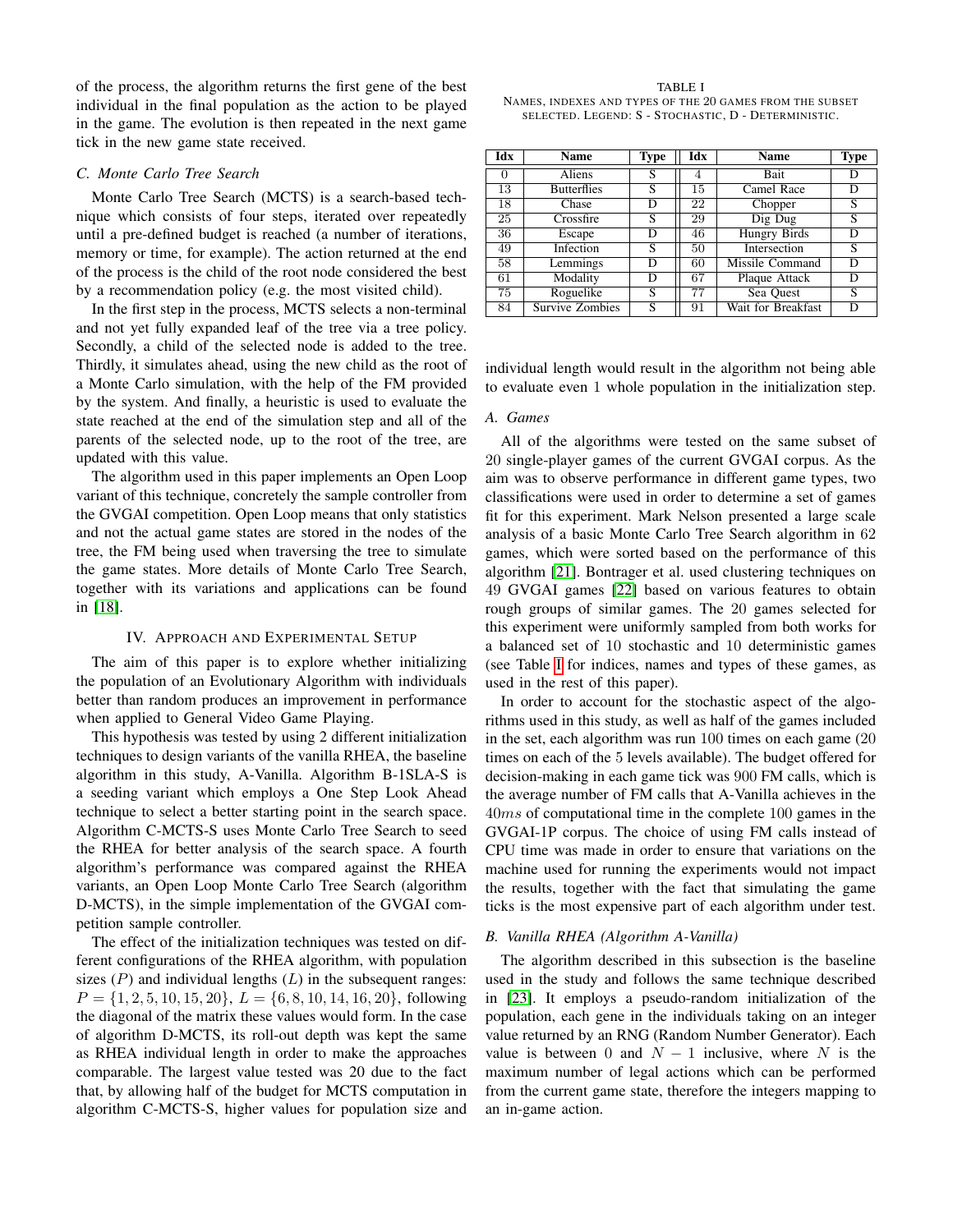The evolutionary process continues slightly differently depending on the size of the population. When there is only 1 individual considered, a new one is mutated at each generation and the individual with the highest fitness value is carried forward to the next iteration. Uniform crossover is introduced for population sizes of 2 or more and a tournament with size 2 is used to select the parents of the resulting offspring in the cases where populations contain 3 or more individuals. The mutation operator is random, the 1 gene of the individual selected being changed to a different possible value, chosen uniformly at random.

The fitness function consists of a simple heuristic, returning the current game score of the state reached after advancing the Forward Model through all the actions in the individual (or until the end of the game). If an end-game state was reached and it resulted in a loss or a win for the player, the value returned is instead either a large penalty or a large reward, respectively.

### *C. One Step Look Ahead Seeding (Algorithm B-1SLA-S)*

The One Step Look Ahead (1SLA) algorithm is a simple technique which exhaustively searches through the actions available from the current state and associates each a Q value, corresponding to the approximated value of the game state reached after performing each action (the value is defined by the same heuristic employed by RHEA). It then selects for execution the action with the highest Q value.

Algorithm B-1SLA-S uses the same evolutionary process as A-Vanilla described above, but the first individual in the initial population is the solution recommended by the 1SLA technique. L iterations of the algorithm are performed, one for each gene in the individual: an exhaustive search is carried out through all of the actions available from the current state, the game state is advanced using the Forward Model, through the best action found and the process is repeated until either the end of the individual or the end of the game is reached. In the second case, the rest of the individual is padded with randomly selected actions.

If the population size is bigger than 1, the rest of the individuals are obtained by mutating the first individual obtained from the 1SLA algorithm. This method was thought to reduce random bias (the vanilla algorithm potentially not being able to find the current best action because of the random seeding) and to provide a better starting point for evolution.

## *D. Monte Carlo Tree Search Seeding (Algorithm C-MCTS-S)*

Algorithm C-MCTS-S splits the budget received and uses half of it to first run a Monte Carlo tree search on the current game state, following the steps described in Section [III-C.](#page-2-2) The roll-out depth is set to the same value as the individual length in A-Vanilla and the UCB1 formula (with constant  $C$  taking in A-vanilla and the UCBT formula (with constant  $C$  the value $\sqrt{2}$ ) is applied as tree policy (see Equation [1\)](#page-3-1).

<span id="page-3-1"></span>
$$
a^* = \underset{a \in A(s)}{\arg \max} \left\{ Q(s, a) + C \sqrt{\frac{\ln N(s)}{N(s, a)}} \right\} \tag{1}
$$

The first individual in the initial RHEA population is then seeded using the solution recommended by MCTS. Only the first  $K$  relevant nodes are selected, by traversing the tree through the most visited actions (the same method used by algorithm D-MCTS when selecting its final action to play). A node is relevant if it has been visited at least  $M = 3$  times. The rest of the individual (if any genes have not received a value) is padded with randomly chosen legal actions.

## V. RESULTS AND DISCUSSION

<span id="page-3-0"></span>The analysis in this section uses a two-tailed Mann-Whitney non-parametric  $U$  test to measure the statistical significance of the results for each game (*p*-value  $= 0.05$ ), applied to two performance indicators: win rate and game score achieved.

In general, both seeding techniques improve the performance of the vanilla algorithm much more when the population size and individual length are small than when they increase. This is in line with the findings in the study performed by Gaina et. al [\[23\]](#page-6-19), where Random Search (RS) emerged as the best algorithm in the limited budget offered. Therefore, the more the parameter values increase towards RS, the less the impact of the seeding can be observed.

Table [V](#page-7-0) presents an overall win rate comparison between the two seeding variants and vanilla RHEA, across all games and configurations. The bottom of the table sums up the number of games in which one algorithm was significantly better than the other two, leading to a total of unique games where a significant improvement was noticed, in all configurations tested. Table [IV](#page-6-20) is a complete results example for the configuration  $P = 1, L = 6$  $P = 1, L = 6$  $P = 1, L = 6$  (see Figure 1 for visualization), the rest of the tables being omitted due to space limitations.

## *A. Overall Seeding Comparison*

The general trend observed in this study is that the MCTS seeding variant performs significantly better than both algorithms A-Vanilla and B-1SLA-S in 8 unique games for win rate and 13 unique games for scores across all configurations, while being significantly worse than either of the other two in only 4 games for both win rate and score.

It is worth noting that there were a reduced number of games in which A-Vanilla or B-1SLA-S turned out to consistently be significantly better than C-MCTS-S: games with indices 36 and 91 (Escape and Wait for Breakfast, respectively) for both win rate and score and game with index 50 (Intersection) for score only. This is due to the poor performance of MCTS in these games, which is improved in the seeded algorithm over D-MCTS.

In addition, the MCTS seeding shows a steady improvement in several games. The win rates in the games with indices 0, 13 and 22 (Aliens, Butterflies and Chopper, respectively) see an increase to very close to 100% in all configurations. The biggest improvement is observed in game 22, where the A-Vanilla win rate for the smallest configuration ( $P = 1, L = 6$ ) is only 26% to begin with ( $p \ll 0.0001$ ).

This leads to the conclusion that identifying the type of game being played and applying the correct algorithm seeding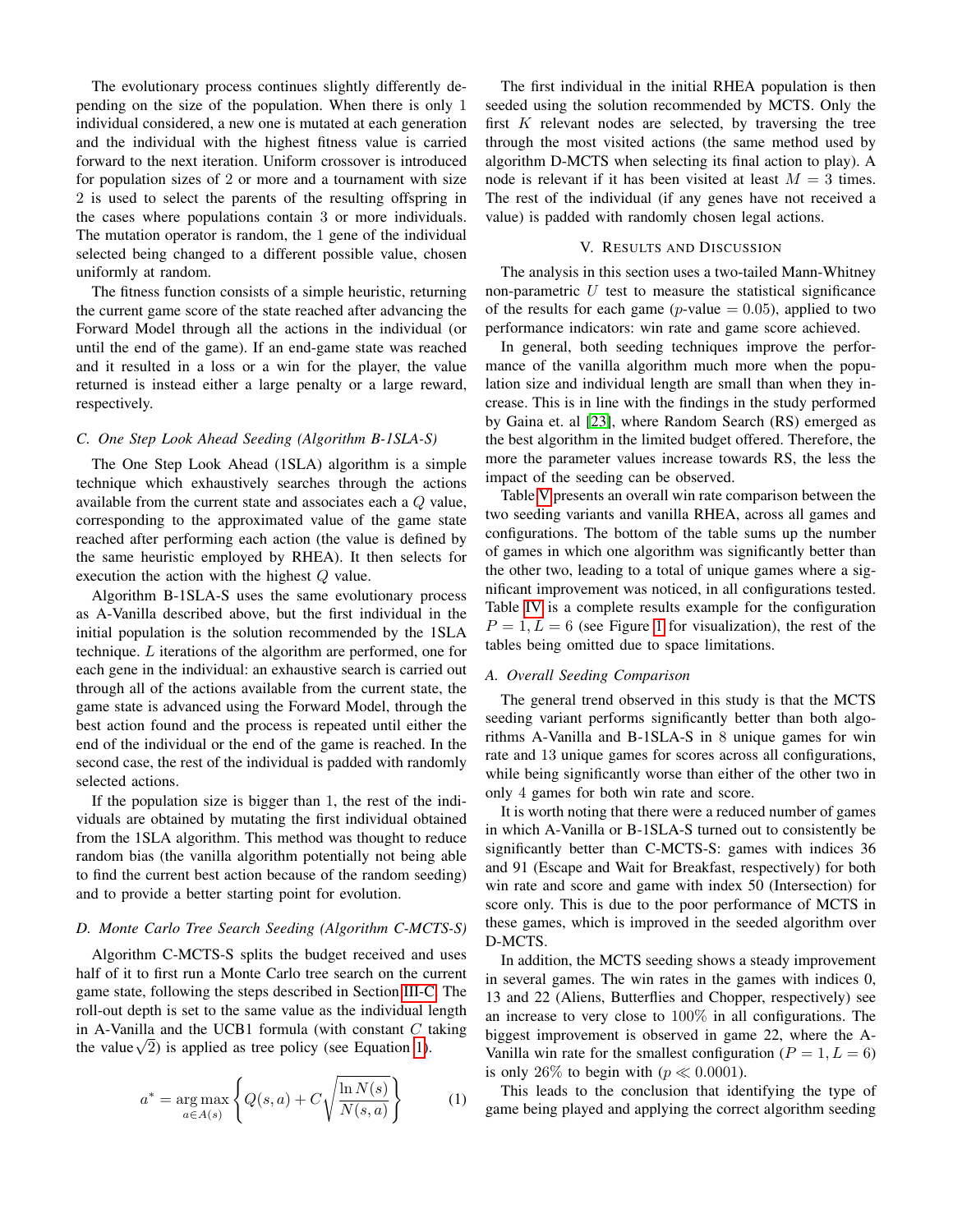<span id="page-4-0"></span>

<span id="page-4-1"></span>TABLE II PAIR-WISE SIGNIFICANCE COMPARISON BETWEEN VANILLA RHEA, ONE STEP LOOK AHEAD SEEDED RHEA AND MCTS SEEDED RHEA.

| Algorithm       | 1-6     | $2 - 8$  | $5-10$   | 10-14    | 15-16    | $20 - 20$ | <b>Total</b> |  |  |  |
|-----------------|---------|----------|----------|----------|----------|-----------|--------------|--|--|--|
| A-Vanilla       | (1)     | (0)<br>0 | (1)<br>0 | (5)<br>3 | (8)<br>5 | (10)<br>5 | (11)<br>8    |  |  |  |
| <b>B-1SLA-S</b> | (7)     | (5)      | (4)<br>0 | 0<br>(1) | (2)<br>0 | (2)<br>0  | 6(8)         |  |  |  |
| A-Vanilla       | 2(1)    | (3)<br>2 | 2(3)     | (3)<br>4 | 2<br>(4) | 2<br>(4)  | 4(5)         |  |  |  |
| <b>C-MCTS-S</b> | 10 (16) | 6(11)    | 4 (7)    | (5)      | (5)<br>2 | 0(5)      | 12 (16)      |  |  |  |
|                 |         |          |          |          |          |           |              |  |  |  |
| <b>B-1SLA-S</b> | 2(3)    | 2(4)     | 2(3)     | 3(4)     | 2(4)     | 2(4)      | 3(5)         |  |  |  |
| <b>C-MCTS-S</b> | 6 (11)  | 8(11)    | 4 (9)    | 6(12)    | 6(11)    | 6(11)     | (13)<br>10   |  |  |  |

and parameters through a meta-heuristic would be highly beneficial to a general AI agent. However, there are also games such as 29 (Dig Dug), 58 (Lemmings) and 77 (Sea Quest) in which the win rate for all algorithms remains at  $0\%$ . these being particularly difficult games which require greater exploration that neither technique can provide.

## *B. Pair-wise Seeding Comparison*

Pair-wise significance comparison between algorithms A-Vanilla, B-1SLA-S and C-MCTS-S on all the configurations tested can be observed in Table [II.](#page-4-1) The values represent the number of games (out of 20 total) in which one algorithm was significantly better than the other regarding victories, as well as scores, in brackets. The totals sum up the unique games in which one algorithm was significantly better than the other across all configurations (maximum of 20).

*1) A-Vanilla vs B-1SLA-S:* The One Step Look Ahead seeding appears to produce the best results where the RHEA parameter values are very small (improvements in 6 games for win rate and 7 games for score), a change being, however, noticed halfway through the table where the seeding variant actually becomes significantly worse than the vanilla version in up to 5 games for win rate and 10 games for score. Overall, across all configurations tested, the 1SLA seeding appears to be worse than the baseline algorithm.

A study of the complete matrix of small parameter values  $(P = \{1, 2, 5\}, L = \{6, 8, 10\})$ , where the difference in

performance is most observed, reveals that the variance in individual length and population size have different effects. On the one hand, increasing the size of the population results in a decrease in the number of games it is significantly better in when compared to A-Vanilla, which is due to the fact that the seeding variant explores the search space much less, with only one optimal solution mutated for all of its individuals. On the other hand, the performance is proportional to the individual length, suggesting that the directed search provided by 1SLA is more effective in cases with big  $L$  values compared to A-Vanilla's random sampling.

*2) A-Vanilla vs C-MCTS-S:* With parameter values smaller than  $P = 10, L = 14$ , the MCTS seeding is significantly better than the vanilla version, the difference being most noticed, again, when the parameter values are small. The decrease in performance is thought to be caused by the roll-out depth of MCTS exceeding the optimal range  $(10-12)$ . Across all configurations, MCTS seeding improves the baseline algorithm in 60% of the games for win rate and 80% for score.

Comparing the complete matrix of small parameter values shows that the population size has a much greater negative effect on the performance than the individual length. The lack of impact of the individual length can be explained by the proportional increase in the roll-out length of MCTS, therefore keeping results comparable. However, the decrease observed with population size increase suggests that the algorithm fails to explore the search space as well as RHEA, therefore balancing of other parameters should be considered.

For configuration  $P = 5, L = 10$ , there are two interesting games to look in depth at. In the game with index 77 (Sea Quest), C-MCTS-S increases the win rate of the baseline algorithm from 31% to 68% ( $p \ll 0.0001$ ) and the score from 1225.68 average points to 2485.43 ( $p \ll 0.0001$ ). Another big effect size is perceived in game 15 (Camel Race), in which, although the win rates remain small, there is an increase from  $2\%$  to 8% ( $p = 0.026$ ). Both games benefit from the balanced exploration and exploitation provided by the MCTS solution which stands at the base of the evolutionary process.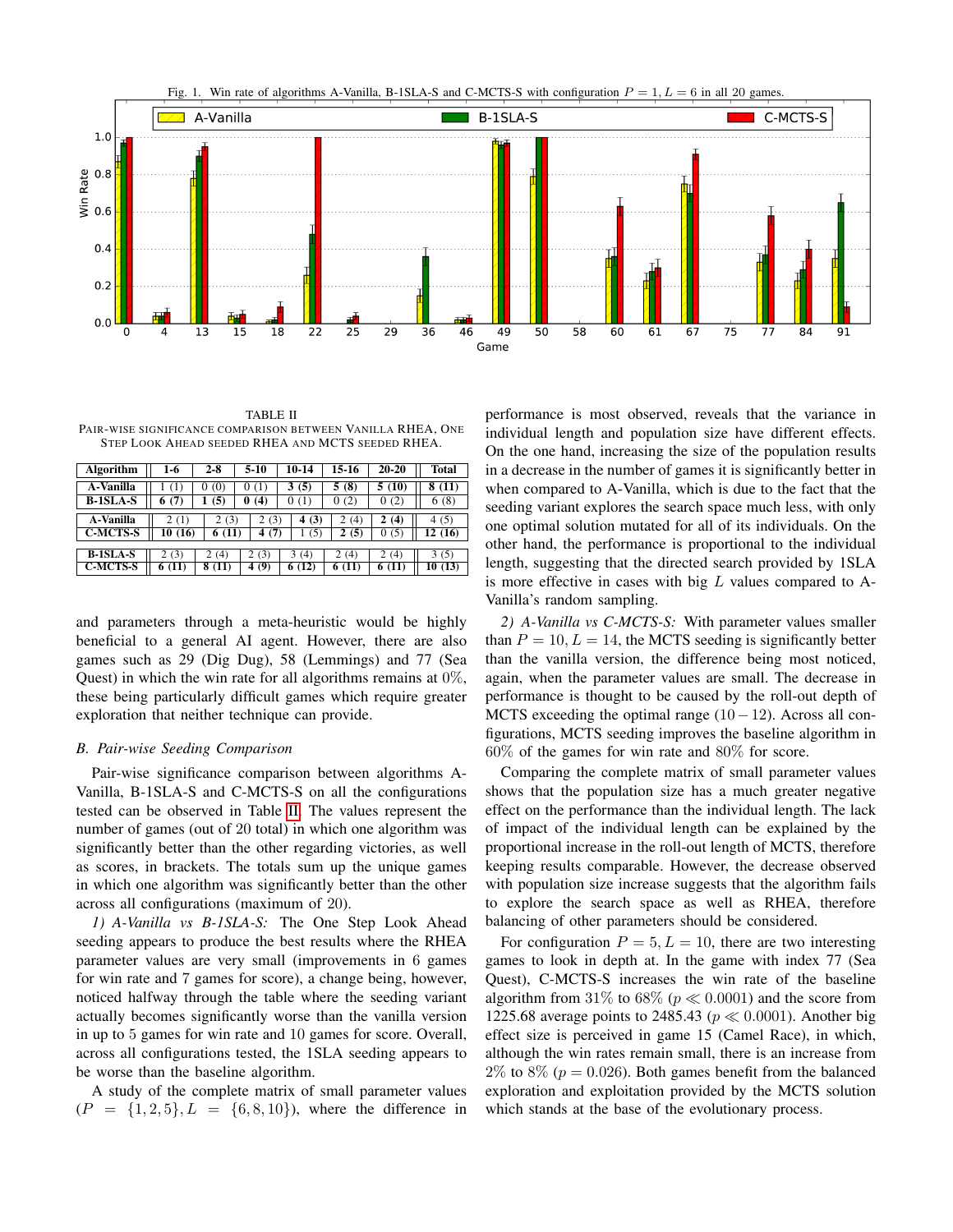| Algorithm                  | 1-6             | $2 - 8$                | $5-10$ | 10-14    | 15-16 | $20 - 20$ | <b>Total</b> |
|----------------------------|-----------------|------------------------|--------|----------|-------|-----------|--------------|
| A-Vanilla                  | (1)             | (3)                    | (3)    | (3)<br>2 | (4)   | 2(4)      | 3(4)         |
| <b>C-MCTS-S</b>            | (2)<br>$^{(1)}$ | $\left( \quad \right)$ | 0(3)   | 0(0)     | 0(1)  | 0(1)      |              |
| <b>D-MCTS</b>              | (3)             | 0(0)                   | 0(1)   | (3)      | 0(3)  | 0(3)      | 3(7)         |
| Improved<br><b>Seeding</b> | 10(15)          | 4(10)                  | 2(4)   | 0(5)     | 2(5)  | 0(4)      | 10(15)       |

<span id="page-5-4"></span>TABLE III SIGNIFICANCE COMPARISON OF ALGORITHMS A-VANILLA, C-MCTS-S AND D-MCTS IN ALL 20 GAMES AND ALL CONFIGURATIONS.

*3) B-1SLA-S vs C-MCTS-S:* When the two seeding techniques are compared, C-MCTS-S achieves a consistently better performance in 50% of the games for win rate and 65% for scores, whereas being consistently significantly worse in games with indices 36 and 91 (Escape and Wait for Breakfast, respectively) for both win rate and scores and game 50 (Intersection) for score. In game 22 (Chopper), B-1SLA-S with configuration  $P = 2, L = 8$  achieves a 76% win rate, while C-MCTS-S increases it to 100% ( $p \ll 0.0001$ ). In addition, significant improvements with large effect sizes can also be noticed in games 60 (Missile Command,  $p = 0.016$ ) and 84 (Survive Zombies,  $p = 0.033$ ). However, in the game with index 36 (Escape), in which the MCTS algorithm cannot find a solution, the win rate drops from  $30\%$  for B-1SLA-S to  $0\%$ for C-MCTS-S ( $p \ll 0.0001$ ).

## *C. MCTS Comparison*

Although the results indicate algorithm C-MCTS-S to be the best in this setting, an analysis against a pure Monte Carlo Tree Search technique was carried out to validate the findings. This comparison can be seen in Table [III,](#page-5-4) in which the values show the number of games in which one algorithm was significantly better than both the others in win rate (and scores, in brackets), adding up to a total of unique games across all configurations.

The bottom line of Table [III](#page-5-4) signifies the amount of games in which, although C-MCTS-S was not the best algorithm, the addition of MCTS seeding to RHEA made it in turn better than the baseline algorithm. This takes into account the cases where C-MCTS-S and D-MCTS were not significantly better than each other, but they still achieved a higher performance than A-Vanilla.

While A-Vanilla consistently obtains significantly more victories and higher scores in its best games (indices 36, 91 and 50), it must be highlighted that the apparent low performance of C-MCTS-S is due to it not being significantly better than D-MCTS. For the direct comparison between C-MCTS-S and A-Vanilla, the reader is referred to Table [II.](#page-4-1) In this case, the MCTS seeding variant shows improvement over a wider range of games, adding up to  $50\%$  games in which a larger win rate was observed and 75% games in which the score increased. The conclusion emerging is that MCTS seeding has a highly beneficial effect, especially in low RHEA parameter values, and further exploration of its advantages is encouraged.

## VI. CONCLUSION

<span id="page-5-3"></span>This paper presented an experiment focused on observing how a better than random population initialization technique affects the performance of Rolling Horizon Evolutionary Algorithms (RHEA) in General Video Game Playing. Two different seeding techniques were used for testing. First, a One Step Look ahead method, which simply carries out an exhaustive search through all actions available and chooses the best one at each game step. Second, a Monte Carlo Tree Search (MCTS), which took half the budget to process the game from the current state and recommend a solution to serve as a starting point for the evolutionary process. Experiments were carried out in a balanced set of 20 games of the General Video Game AI framework and using various configurations of RHEA parameters (population size  $(P)$  and individual length  $(L)$ ).

The results suggest that both seeding variants offer a significant improvement in performance, considering both win rate and in-game score, in particular when the  $P$  and  $L$  values are small. However, as the parameter values increase, the benefit of seeding decreases, indicating that the unique solution offered by the initialization methods, which the evolution searches around, loses value compared to the wider search space at the disposal of Vanilla RHEA. A conclusion drawn from this is that the seeding directed evolution should be combined with better exploration of the game space in order to achieve optimal results. Nevertheless, as the aim of these algorithms is to attain a high level of play on all games, a positive result on a relatively small sample of games negates the null hypothesis and recommends deeper investigation.

An in-depth comparison between vanilla RHEA, the MCTS seeding algorithm and Open Loop Monte Carlo Tree Search was also performed. The findings of this study pinpoint the fact that, as the evolution parameters increase towards Random Search, so does the performance of RHEA compared to the tree search based methods in several games where the search space is too large for MCTS to traverse efficiently enough. Furthermore, the MCTS seeding does not produce worse results than simply MCTS. Therefore, this seeding technique is shown to have great promise in this environment.

The next steps will be focused on developing the algorithm's exploration of the game space, through further use of tree structures for hybridization, additional roll-outs and circular buffers. Moreover, a wider range of games will be used to ascertain that the difference in performance would indeed be significant in an even more general setting.

## ACKNOWLEDGMENT

This work was funded by the EPSRC Centre for Doctoral Training in Intelligent Games and Game Intelligence (IGGI) EP/L015846/1.

#### **REFERENCES**

- <span id="page-5-0"></span>[1] A. Babadi, B. Omoomi, and G. Kendall, "EnHiC: An Enforced Hill Climbing Based System for General Game Playing," in *IEEE Conference on Computational Intelligence and Games*, vol. 1, 2015, pp. 193–199.
- <span id="page-5-1"></span>[2] C. Chu, H. Hashizume, Z. Guo, T. Harada, and R. Thawonmas, "Combining Pathfinding Algorithm with Knowledge-based Monte-Carlo Tree Search in General Video Game Playing," in *IEEE Conference on Computational Intelligence and Games*, vol. 1, 2015, pp. 523–529.
- <span id="page-5-2"></span>[3] H. Park and K.-J. Kim, "MCTS with Influence Map for General Video Game Playing," in *IEEE Conference on Computational Intelligence and Games (CIG)*, vol. 1, 2015, pp. 534–535.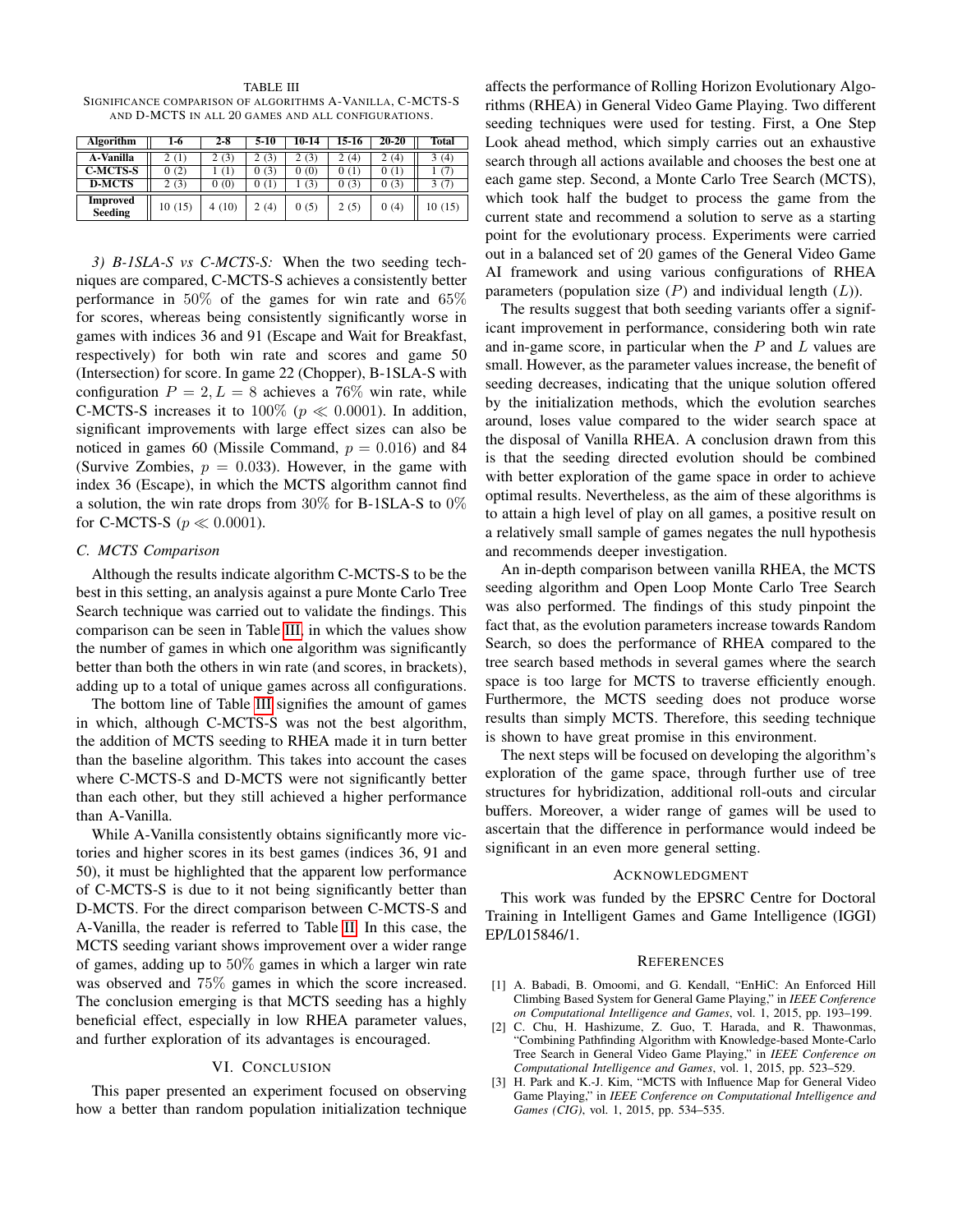| Algorithm  | Game                    | Victories (%) | Significantly<br>better than | <b>Scores</b> | Significantly<br>better than | Game | Victories $(\% )$ | Significantly<br>better than | <b>Scores</b>    | <b>Significantly</b><br>better than |
|------------|-------------------------|---------------|------------------------------|---------------|------------------------------|------|-------------------|------------------------------|------------------|-------------------------------------|
| A-Vanilla  | $\mathbf{0}$            | 87.00(3.36)   | $\overline{\emptyset}$       | 59.33(1.62)   | Ø                            | 49   | 98.00(1.40)       | Ø                            | 11.09(0.61)      | Ø                                   |
| $B-1SLA-S$ |                         | 97.00 (1.71)  | A                            | 61.95(1.29)   | $\emptyset$                  |      | 96.00(1.96)       | Ø                            | 11.84(0.71)      | $\varnothing$                       |
| C-MCTS-S   |                         | 100.00(0.00)  | A, B                         | 68.87 (1.52)  | A, B                         |      | 97.00(1.71)       | Ø                            | 15.25 (0.86)     | A, B                                |
| A-Vanilla  | $\overline{\mathbf{4}}$ | 4.00(1.96)    | Ø                            | 2.10(0.29)    | Ø                            | 50   | 79.00 (4.07)      | Ø                            | $-3.03(1.16)$    | Ø                                   |
| $B-1SLA-S$ |                         | 4.00(1.96)    | Ø                            | 3.28(0.51)    | Ø                            |      | 100.00(0.00)      | A                            | 4.25(0.69)       | A, C                                |
| C-MCTS-S   |                         | 6.00(2.37)    | Ø                            | 3.41(0.41)    | A                            |      | 100.00(0.00)      | A                            | 1.00(0.00)       | A                                   |
| A-Vanilla  | 13                      | 78.00(4.14)   | $\overline{\emptyset}$       | 33.12(1.60)   | Ø                            | 58   | 0.00(0.00)        | Ø                            | $-9.11(0.37)$    | Ø                                   |
| B-1SLA-S   |                         | 90.00(3.00)   | A                            | 32.48(1.65)   | Ø                            |      | 0.00(0.00)        | Ø                            | $-0.11(0.05)$    | A                                   |
| C-MCTS-S   |                         | 95.00(2.18)   | А                            | 30.48(1.46)   | Ø                            |      | 0.00(0.00)        | Ø                            | $-0.03(0.02)$    | A                                   |
| A-Vanilla  | 15                      | 4.00(1.96)    | Ø                            | $-0.76(0.05)$ | Ø                            | 60   | 35.00 (4.77)      | Ø                            | 1.47(0.41)       | $\overline{\emptyset}$              |
| $B-1SLA-S$ |                         | 3.00(1.71)    | Ø                            | $-0.77(0.05)$ | Ø                            |      | 36.00(4.80)       | Ø                            | 1.72(0.43)       | $\varnothing$                       |
| C-MCTS-S   |                         | 5.00(2.18)    | Ø                            | $-0.75(0.05)$ | Ø                            |      | 63.00(4.83)       | A, B                         | 4.65(0.48)       | A, B                                |
| A-Vanilla  | 18                      | 1.00(0.99)    | Ø                            | 2.16(0.20)    | Ø                            | 61   | 23.00(4.21)       | Ø                            | 0.23(0.04)       | Ø                                   |
| $B-1SLA-S$ |                         | 2.00(1.40)    | $\varnothing$                | 2.14(0.22)    | $\varnothing$                |      | 28.00 (4.49)      | Ø                            | 0.28(0.04)       | Ø                                   |
| C-MCTS-S   |                         | 9.00(2.86)    | A, B                         | 3.20(0.24)    | A, B                         |      | 30.00(4.58)       | Ø                            | 0.30(0.05)       | Ø                                   |
| A-Vanilla  | 22                      | 26.00(4.39)   | $\overline{\emptyset}$       | 2.39(0.62)    | Ø                            | 67   | 75.00(4.33)       | Ø                            | 35.37(1.60)      | Ø                                   |
| $B-1SLA-S$ |                         | 48.00(5.00)   | A                            | 4.63(0.78)    | A                            |      | 70.00(4.58)       | $\varnothing$                | 33.05(1.75)      | $\varnothing$                       |
| C-MCTS-S   |                         | 100.00(0.00)  | A, B                         | 16.99(0.28)   | A, B                         |      | 91.00 (2.86)      | A, B                         | 47.17 (1.87)     | A, B                                |
| A-Vanilla  | 25                      | 0.00(0.00)    | $\overline{\emptyset}$       | $-1.01(0.01)$ | Ø                            | 75   | 0.00(0.00)        | Ø                            | 1.60(0.37)       | Ø                                   |
| $B-1SLA-S$ |                         | 2.00(1.40)    | Ø                            | $-0.89(0.08)$ | $\emptyset$                  |      | 0.00(0.00)        | Ø                            | 3.54(0.52)       | А                                   |
| C-MCTS-S   |                         | 4.00(1.96)    | A                            | 0.18(0.10)    | A, B                         |      | 0.00(0.00)        | Ø                            | 5.44(0.62)       | A                                   |
| A-Vanilla  | 29                      | 0.00(0.00)    | Ø                            | 5.66(0.76)    | Ø                            | 77   | 33.00(4.70)       | $\overline{\emptyset}$       | 903.56 (127.82)  | $\overline{\emptyset}$              |
| $B-1SLA-S$ |                         | 0.00(0.00)    | Ø                            | 9.15(0.77)    | A                            |      | 37.00 (4.83)      | Ø                            | 1130.36 (137.78) | $\varnothing$                       |
| C-MCTS-S   |                         | 0.00(0.00)    | Ø                            | 14.93 (1.17)  | A, B                         |      | 58.00 (4.94)      | A, B                         | 1807.79 (177.44) | A, B                                |
| A-Vanilla  | 36                      | 15.00(3.57)   | $\overline{C}$               | $-0.64(0.07)$ | Ø                            | 84   | 23.00(4.21)       | Ø                            | 0.92(0.38)       | Ø                                   |
| $B-1SLA-S$ |                         | 36.00(4.80)   | A, C                         | 0.34(0.05)    | A, C                         |      | 29.00(4.54)       | Ø                            | 0.92(0.39)       | $\emptyset$                         |
| C-MCTS-S   |                         | 0.00(0.00)    | Ø                            | 0.00(0.00)    | A                            |      | 40.00(4.90)       | A                            | 2.27(0.41)       | A, B                                |
| A-Vanilla  | 46                      | 2.00(1.40)    | Ø                            | 2.00(1.40)    | Ø                            | 91   | 35.00 (4.77)      | $\overline{\mathsf{C}}$      | 0.35(0.05)       | $\overline{C}$                      |
| $B-1SLA-S$ |                         | 2.00(1.40)    | Ø                            | 2.00(1.40)    | $\varnothing$                |      | 65.00 (4.77)      | A, C                         | 0.65(0.05)       | A, C                                |
| C-MCTS-S   |                         | 3.00(1.71)    | Ø                            | 4.60(1.85)    | A, B                         |      | 9.00(2.86)        | $\varnothing$                | 0.09(0.03)       | $\varnothing$                       |
| TABLE IV   |                         |               |                              |               |                              |      |                   |                              |                  |                                     |

<span id="page-6-20"></span>PERCENTAGE OF VICTORIES AND AVERAGE OF SCORE ACHIEVED (PLUS STANDARD ERROR) IN 20 DIFFERENT GAMES WITH CONFIGURATION  $P = 1$  and  $L = 6$ . FOURTH, SIXTH, NINTH AND ELEVENTH COLUMNS INDICATE THE APPROACHES THAT ARE SIGNIFICANTLY WORSE THAN THAT OF THE ROW, USING THE NON-PARAMETRIC WILCOXON SIGNED-RANK TEST WITH P-VALUE < 0.05. BOLD FONT FOR THE ALGORITHM THAT IS SIGNIFICANTLY BETTER THAN ALL THE OTHER 2 IN EITHER VICTORIES OR SCORE.

- <span id="page-6-0"></span>[4] D. Perez-Liebana, S. Samothrakis, J. Togelius, T. Schaul, S. Lucas, A. Couetoux, J. Lee, C.-U. Lim, and T. Thompson, "The 2014 General Video Game Playing Competition," in *IEEE Transactions on Computational Intelligence and AI in Games*, vol. PP, no. 99, 2015, p. 1.
- <span id="page-6-1"></span>[5] R. D. Gaina, D. Perez-Liebana, and S. M. Lucas, "General Video Game for 2 Players: Framework and Competition," in *Proceedings of the IEEE Computer Science and Electronic Engineering Conf.*, 2016.
- <span id="page-6-2"></span>[6] A. Khalifa, D. Perez-Liebana, S. Lucas, and J. T. and, "General Video Game Level Generation," in *Proceedings of the Genetic and Evolutionary Computation Conference (GECCO)*, 2016, p. to appear.
- <span id="page-6-3"></span>[7] D. Silver, A. Huang, C. J. Maddison, A. Guez, L. Sifre, G. van den Driessche, J. Schrittwieser, I. Antonoglou, V. Panneershelvam, M. Lanctot, S. Dieleman, D. Grewe, J. Nham, N. Kalchbrenner, I. Sutskever, T. Lillicrap, M. Leach, K. Kavukcuoglu, T. Graepel, and D. Hassabis, "Mastering the Game of Go with Deep Neural Networks and Tree Search," *Nature*, vol. 529, no. 7587, pp. 484–489, 2016.
- <span id="page-6-4"></span>[8] K. O. S. Julian Togelius, Georgios N. Yannakakis and C. Browne, "Search-based Procedural Content Generation: A Taxonomy and Survey," in *IEEE Trans. on Computational Intelligence and AI in Games (TCIAIG)*, vol. 3, no. 3, 2011, pp. 172–186.
- <span id="page-6-5"></span>[9] D. Perez, J. Togelius, S. Samothrakis, P. Rohlfshagen, and S. M. Lucas, "Automated Map Generation for the Physical Traveling Salesman Problem," *IEEE Transactions on Evolutionary Computation*, vol. 18, no. 5, pp. 708–720, Oct 2014.
- <span id="page-6-6"></span>[10] D. Perez-Liebana, S. Samothrakis, S. M. Lucas, and P. Rolfshagen, "Rolling Horizon Evolution versus Tree Search for Navigation in Single-Player Real-Time Games," in *Proceedings of the Genetic and Evolutionary Computation Conference (GECCO)*, 2013, pp. 351–358.
- <span id="page-6-7"></span>[11] J. Liu, D. Perez-Liebana, and S. M. Lucas, "Rolling Horizon Coevolutionary Planning for Two-Player Video Games," in *Proceedings of the IEEE Conf. on Computational intelligence and Games*, 2016.
- <span id="page-6-8"></span>[12] D. Perez, S. Samothrakis, and S. M. Lucas, "Knowledge-based Fast Evolutionary MCTS for General Video Game Playing," in *IEEE Conference on Computational Intelligence and Games*, 2014, pp. 1–8.
- <span id="page-6-9"></span>[13] S. M. Lucas, S. Samothrakis, and D. Perez, "Fast Evolutionary Adaptation for Monte Carlo Tree Search," in *EvoGames*, 2014.
- <span id="page-6-10"></span>[14] J. Liu, D. Perez-Liebana, and S. M. Lucas, "Bandit-Based Random

Mutation Hill-Climbing," *CoRR*, vol. abs/1606.06041, 2016. [Online]. Available:<http://arxiv.org/abs/1606.06041>

- <span id="page-6-11"></span>[15] B. Kazimipour, X. Li, and A. K. Qin, "A Review of Population Initialization Techniques for Evolutionary Algorithms," in *IEEE Congress on Evolutionary Computation (CEC)*, 2014.
- <span id="page-6-12"></span>[16] K. J. Kim, H. Choi, and S. B. Cho, "Hybrid of Evolution and Reinforcement Learning for Othello Players," in *2007 IEEE Symposium on Computational Intelligence and Games*, April 2007, pp. 203–209.
- <span id="page-6-13"></span>[17] H. Maaranen, K. Miettinen, and M. Mäkelä, "Quasi-Random Initial Population for Genetic Algorithms," *Computers and Mathematics with Applications*, vol. 47, no. 12, pp. 1885–1895, 2004.
- <span id="page-6-14"></span>[18] C. Browne, E. Powley, D. Whitehouse, S. Lucas, P. Cowling, P. Rohlfshagen, S. Tavener, D. Perez, S. Samothrakis, and S. Colton, "A Survey of Monte Carlo Tree Search Methods," in *IEEE Trans. on Computational Intelligence and AI in Games*, vol. 4, no. 1, 2014, pp. 1–43.
- <span id="page-6-15"></span>[19] M. G. Bellemare, Y. Naddaf, J. Veness, and M. Bowling, "The Arcade Learning Environment: An Evaluation Platform for General Agents," *Journal of Artificial Intelligence Research*, vol. 47, pp. 253–279, 2013.
- <span id="page-6-16"></span>[20] V. Mnih, K. Kavukcuoglu, D. Silver, A. A. Rusu, J. Veness, M. G. Bellemare, A. Graves, M. Riedmiller, A. K. Fidjeland, G. Ostrovski, S. Petersen, C. Beattie, A. Sadik, I. Antonoglou, H. King, D. Kumaran, D. Wierstra, S. Legg, and D. Hassabis, "Human-level Control Through Deep Reinforcement Learning," *Nature*, vol. 518, no. 7540, pp. 529–533, 2015.
- <span id="page-6-17"></span>[21] M. J. Nelson, "Investigating Vanilla MCTS Scaling on the GVG-AI Game Corpus," in *Proceedings of the 2016 IEEE Conference on Computational Intelligence and Games*, 2016.
- <span id="page-6-18"></span>[22] P. Bontrager, A. Khalifa, A. Mendes, and J. Togelius, "Matching Games and Algorithms for General Video Game Playing," in *12 Artificial Intelligence and Interactive Digital Entertainment Conference*, 2016, pp. 122–128.
- <span id="page-6-19"></span>[23] R. D. Gaina, J. Liu, S. M. Lucas, and D. P. Liébana, "Analysis of Vanilla Rolling Horizon Evolution Parameters in General Video Game Playing," in *Springer Lecture Notes in Computer Science, EvoApplications*, 2017.